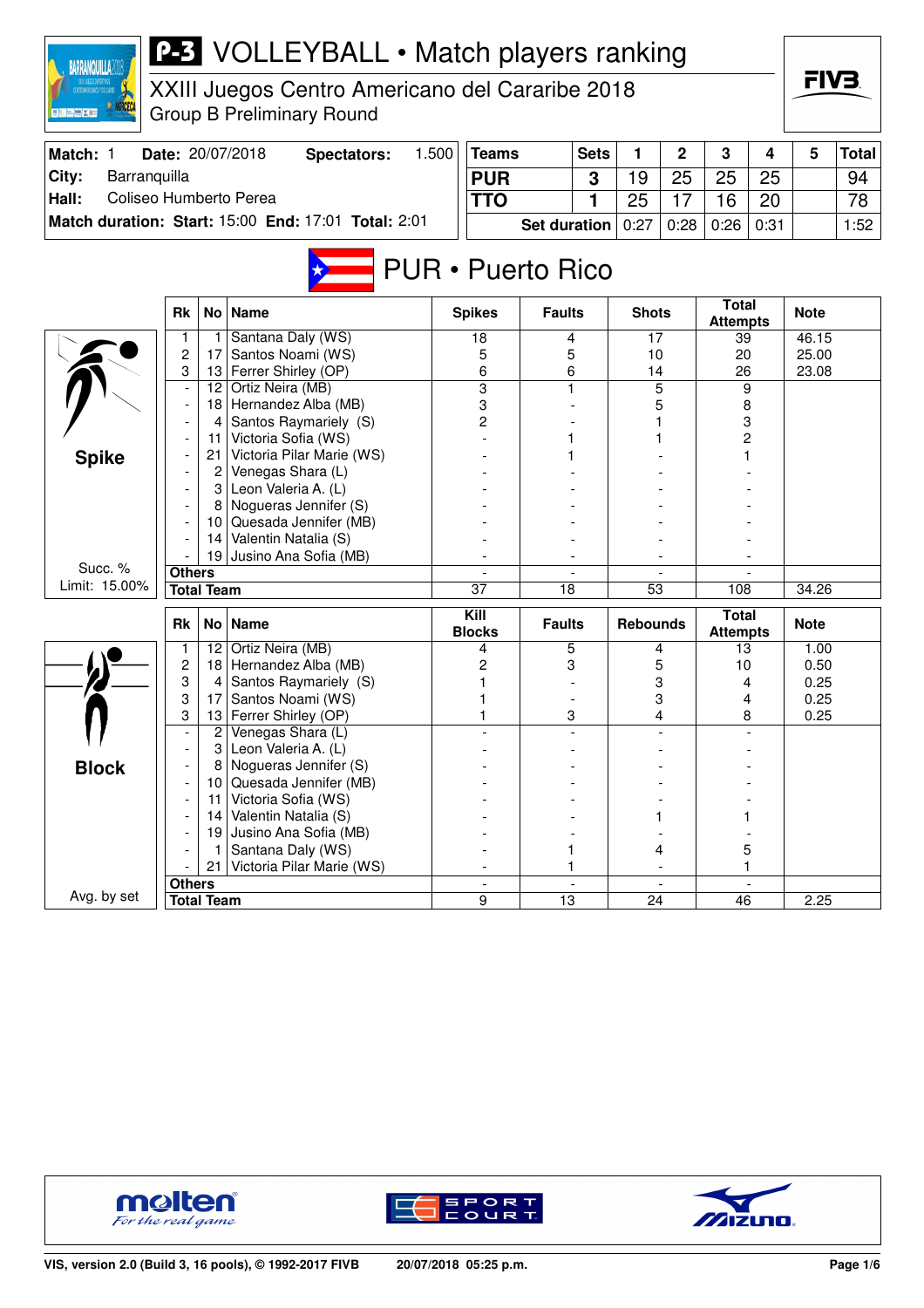| <b>P-3</b> VOLLEYBALL • Match players ranking<br><b>BARRANQUILLA2018</b><br>XXIII Juegos Centro Americano del Cararibe 2018<br><b>INTROANERICANOS Y DEL CARIBE</b> |                                    |                                                                |                                                     |       |                |                     |                                  |                   |                                 |                                 |              | FIV3.        |              |
|--------------------------------------------------------------------------------------------------------------------------------------------------------------------|------------------------------------|----------------------------------------------------------------|-----------------------------------------------------|-------|----------------|---------------------|----------------------------------|-------------------|---------------------------------|---------------------------------|--------------|--------------|--------------|
| <b>夏 福 三 藤 区 西</b>                                                                                                                                                 |                                    |                                                                | <b>Group B Preliminary Round</b>                    |       |                |                     |                                  |                   |                                 |                                 |              |              |              |
| Match: 1                                                                                                                                                           |                                    |                                                                | Date: 20/07/2018<br><b>Spectators:</b>              | 1.500 | <b>Teams</b>   |                     | <b>Sets</b>                      | 1                 | $\mathbf 2$                     | 3                               | 4            | 5            | <b>Total</b> |
| City:<br>Barranquilla                                                                                                                                              |                                    |                                                                |                                                     |       | <b>PUR</b>     |                     | 3                                | 19                | 25                              | 25                              | 25           |              | 94           |
| Coliseo Humberto Perea<br>Hall:                                                                                                                                    |                                    |                                                                |                                                     |       | <b>TTO</b>     |                     | 1                                | 25                | 17                              | 16                              | 20           |              | 78           |
|                                                                                                                                                                    |                                    |                                                                | Match duration: Start: 15:00 End: 17:01 Total: 2:01 |       |                | <b>Set duration</b> |                                  | 0:27              | 0:28                            | 0:26                            | 0:31         |              | 1:52         |
| <b>PUR · Puerto Rico</b>                                                                                                                                           |                                    |                                                                |                                                     |       |                |                     |                                  |                   |                                 |                                 |              |              |              |
|                                                                                                                                                                    |                                    | No   Name                                                      |                                                     | Aces  | <b>Faults</b>  |                     | <b>Serve</b><br><b>Hits</b>      |                   | <b>Total</b><br><b>Attempts</b> |                                 | <b>Note</b>  |              |              |
|                                                                                                                                                                    | 1                                  | 13                                                             | Ferrer Shirley (OP)                                 |       | 2              |                     |                                  | 15                |                                 | 17                              |              | 0.50         |              |
|                                                                                                                                                                    | 2                                  | 17                                                             | Santos Noami (WS)                                   |       |                | 1                   |                                  | 16                |                                 | 18                              |              | 0.25         |              |
|                                                                                                                                                                    | $\overline{c}$<br>2                | 18<br>4                                                        | Hernandez Alba (MB)<br>Santos Raymariely (S)        |       |                | 2<br>2              |                                  | 11                | 8                               | 14<br>11                        |              | 0.25<br>0.25 |              |
|                                                                                                                                                                    | $\overline{a}$                     |                                                                | 2 Venegas Shara (L)                                 |       |                |                     |                                  |                   |                                 |                                 |              |              |              |
|                                                                                                                                                                    |                                    |                                                                | 3 Leon Valeria A. (L)                               |       |                |                     |                                  |                   |                                 |                                 |              |              |              |
|                                                                                                                                                                    |                                    | 8                                                              | Nogueras Jennifer (S)                               |       |                |                     |                                  |                   |                                 |                                 |              |              |              |
| <b>Serve</b>                                                                                                                                                       |                                    | 10                                                             | Quesada Jennifer (MB)                               |       |                |                     |                                  |                   |                                 |                                 |              |              |              |
|                                                                                                                                                                    |                                    | 11                                                             | Victoria Sofia (WS)                                 |       |                |                     |                                  |                   |                                 |                                 |              |              |              |
|                                                                                                                                                                    |                                    |                                                                | 14 Valentin Natalia (S)                             |       |                |                     |                                  |                   | 5                               | 5                               |              |              |              |
|                                                                                                                                                                    |                                    | Jusino Ana Sofia (MB)<br>19<br>Victoria Pilar Marie (WS)<br>21 |                                                     |       |                |                     |                                  |                   | 1                               | 1                               |              |              |              |
|                                                                                                                                                                    |                                    | 1                                                              | Santana Daly (WS)                                   |       |                | 1                   |                                  | 13                |                                 | 14                              |              |              |              |
|                                                                                                                                                                    |                                    | 12 <sub>2</sub>                                                | Ortiz Neira (MB)                                    |       | 5              |                     |                                  | 8                 |                                 | 13                              |              |              |              |
|                                                                                                                                                                    | <b>Others</b>                      |                                                                |                                                     |       | $\overline{a}$ |                     |                                  |                   |                                 |                                 |              |              |              |
| Avg. by set                                                                                                                                                        |                                    | <b>Total Team</b>                                              |                                                     |       | 5<br>11        |                     |                                  | $\overline{77}$   |                                 | 93                              |              | 1.25         |              |
| <b>Team</b>                                                                                                                                                        |                                    |                                                                | Opponent errors & Team faults                       |       | 43             | 6                   |                                  |                   |                                 | 49                              |              |              |              |
|                                                                                                                                                                    | <b>Rk</b>                          |                                                                | No Name                                             |       | <b>Digs</b>    | <b>Faults</b>       |                                  | <b>Receptions</b> |                                 | <b>Total</b><br><b>Attempts</b> |              | <b>Note</b>  |              |
|                                                                                                                                                                    | 1                                  | 2                                                              | Venegas Shara (L)                                   |       | 6              | 3                   |                                  | 16                |                                 | 25                              |              | 1.50         |              |
|                                                                                                                                                                    | 2<br>2                             | 1                                                              | Santana Daly (WS)<br>13 Ferrer Shirley (OP)         |       | 3<br>3         | 4<br>6              |                                  | 10                | 7                               | 14                              |              | 0.75         |              |
|                                                                                                                                                                    | 4                                  | 12                                                             | Ortiz Neira (MB)                                    |       | 2              | 1                   |                                  |                   |                                 | 19<br>$\ensuremath{\mathsf{3}}$ |              | 0.75<br>0.50 |              |
|                                                                                                                                                                    | 5                                  | 17                                                             | Santos Noami (WS)                                   |       | 1              | 1                   |                                  |                   | 7                               | 9                               |              | 0.25         |              |
|                                                                                                                                                                    |                                    | 3                                                              | Leon Valeria A. (L)                                 |       |                |                     | $\overline{a}$                   |                   |                                 |                                 |              |              |              |
|                                                                                                                                                                    |                                    | 8                                                              | Nogueras Jennifer (S)                               |       |                |                     |                                  |                   |                                 |                                 |              |              |              |
| <b>Dig</b>                                                                                                                                                         |                                    | 10                                                             | Quesada Jennifer (MB)                               |       |                |                     |                                  |                   |                                 |                                 |              |              |              |
|                                                                                                                                                                    |                                    | 11                                                             | Victoria Sofia (WS)                                 |       |                |                     |                                  |                   |                                 | 1                               |              |              |              |
|                                                                                                                                                                    |                                    | 19                                                             | Jusino Ana Sofia (MB)                               |       |                |                     |                                  |                   |                                 |                                 |              |              |              |
|                                                                                                                                                                    |                                    | 21<br>14                                                       | Victoria Pilar Marie (WS)<br>Valentin Natalia (S)   |       |                | 3                   |                                  |                   | 5                               | 8                               |              |              |              |
|                                                                                                                                                                    |                                    | 4                                                              | Santos Raymariely (S)                               |       |                | 5                   |                                  |                   | $\overline{7}$                  | 12                              |              |              |              |
|                                                                                                                                                                    |                                    | 18                                                             | Hernandez Alba (MB)                                 |       |                | 1                   |                                  |                   |                                 | 1                               |              |              |              |
|                                                                                                                                                                    |                                    |                                                                |                                                     |       | $\blacksquare$ |                     | $\overline{a}$<br>$\blacksquare$ |                   |                                 |                                 | $\mathbf{r}$ |              |              |
| Avg. by set                                                                                                                                                        | <b>Others</b><br><b>Total Team</b> |                                                                |                                                     |       |                | $\overline{24}$     |                                  | $\overline{53}$   |                                 | $\overline{92}$                 |              | 3.75         |              |





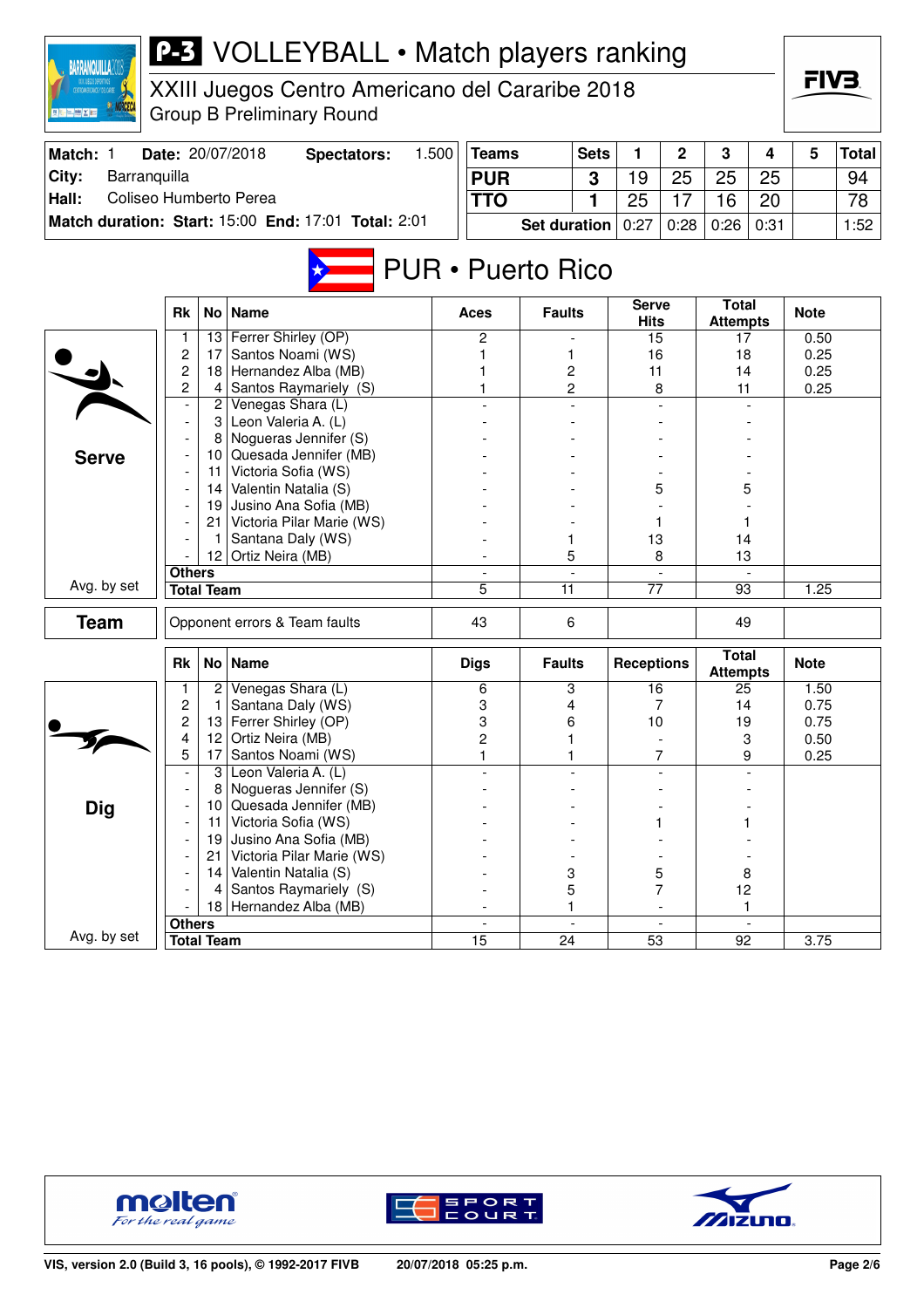| CENTROMERICANOS Y DEL CARRE<br>XXIII Juegos Centro Americano del Cararibe 2018<br><b>夏陽仁(開業)</b><br><b>Group B Preliminary Round</b> |                         |                   |                                                     |       |                                                    |                          |             |                                                      |             |                                 |             | ГIVЗ.       |              |
|--------------------------------------------------------------------------------------------------------------------------------------|-------------------------|-------------------|-----------------------------------------------------|-------|----------------------------------------------------|--------------------------|-------------|------------------------------------------------------|-------------|---------------------------------|-------------|-------------|--------------|
| Match: 1                                                                                                                             |                         |                   | Date: 20/07/2018<br><b>Spectators:</b>              | 1.500 | <b>Teams</b>                                       |                          | <b>Sets</b> | 1                                                    | $\mathbf 2$ | 3                               | 4           | 5           | <b>Total</b> |
| City:<br>Barranquilla                                                                                                                |                         |                   |                                                     |       | <b>PUR</b>                                         |                          | 3           | 19                                                   | 25          | 25                              | 25          |             | 94           |
| Coliseo Humberto Perea<br>Hall:                                                                                                      |                         |                   |                                                     |       | <b>TTO</b>                                         |                          | 1           | 25                                                   | 17          | 16                              | 20          |             | 78           |
|                                                                                                                                      |                         |                   | Match duration: Start: 15:00 End: 17:01 Total: 2:01 |       |                                                    | <b>Set duration</b>      |             | 0:27                                                 | 0:28        | 0:26                            | 0:31        |             | 1:52         |
|                                                                                                                                      | Rk                      |                   | No   Name                                           |       | <b>PUR • Puerto Rico</b><br>Running<br><b>Sets</b> | <b>Faults</b>            |             | <b>Still</b><br><b>Sets</b>                          |             | <b>Total</b><br><b>Attempts</b> |             | <b>Note</b> |              |
|                                                                                                                                      | 1                       | 4                 | Santos Raymariely (S)                               |       | 24                                                 | 2                        |             | $\overline{37}$                                      |             | 63                              |             | 6.00        |              |
|                                                                                                                                      | $\overline{c}$          | 14                | Valentin Natalia (S)                                |       | 8                                                  |                          |             | 12                                                   |             | 20                              |             | 2.00        |              |
|                                                                                                                                      | 3                       | $\overline{2}$    | Venegas Shara (L)                                   |       | 1                                                  |                          |             | 11                                                   |             | 12                              |             | 0.25        |              |
|                                                                                                                                      | $\overline{a}$          | 1                 | Santana Daly (WS)                                   |       |                                                    |                          |             |                                                      | 3           | 3                               |             |             |              |
|                                                                                                                                      |                         | 3                 | Leon Valeria A. (L)                                 |       |                                                    |                          |             |                                                      |             |                                 |             |             |              |
|                                                                                                                                      |                         | 8                 | Nogueras Jennifer (S)                               |       |                                                    |                          |             |                                                      |             |                                 |             |             |              |
|                                                                                                                                      |                         | 10                | Quesada Jennifer (MB)                               |       |                                                    |                          |             |                                                      |             |                                 |             |             |              |
| <b>Set</b>                                                                                                                           |                         | 11                | Victoria Sofia (WS)                                 |       |                                                    |                          |             |                                                      |             |                                 |             |             |              |
|                                                                                                                                      |                         | 12                | Ortiz Neira (MB)<br>Ferrer Shirley (OP)             |       |                                                    |                          |             |                                                      |             |                                 |             |             |              |
|                                                                                                                                      |                         | 13<br>17          | Santos Noami (WS)                                   |       |                                                    |                          |             | 3<br>2                                               |             | 3<br>2                          |             |             |              |
|                                                                                                                                      |                         | 181               | Hernandez Alba (MB)                                 |       |                                                    |                          |             |                                                      |             |                                 |             |             |              |
|                                                                                                                                      |                         | 19                | Jusino Ana Sofia (MB)                               |       |                                                    |                          |             |                                                      |             |                                 |             |             |              |
|                                                                                                                                      |                         | 21                | Victoria Pilar Marie (WS)                           |       |                                                    |                          |             |                                                      |             | 1                               |             |             |              |
|                                                                                                                                      | <b>Others</b>           |                   |                                                     |       |                                                    |                          |             |                                                      |             |                                 |             |             |              |
| Avg. by set                                                                                                                          |                         | <b>Total Team</b> |                                                     |       | 33                                                 | 2                        |             | 69                                                   |             | 104                             |             | 8.25        |              |
|                                                                                                                                      | <b>Rk</b>               |                   | No   Name                                           |       | <b>Excellents</b>                                  | <b>Faults</b>            |             | <b>Serve</b><br><b>Receptions</b>                    |             | <b>Total</b><br><b>Attempts</b> |             | <b>Note</b> |              |
|                                                                                                                                      | 1                       | 2                 | Venegas Shara (L)                                   |       | 16                                                 | 1                        |             |                                                      | 7           | 24                              |             | 62.50       |              |
|                                                                                                                                      | $\overline{\mathbf{c}}$ | 17                | Santos Noami (WS)                                   |       | 10                                                 | 1                        |             | 5                                                    |             | 16                              |             | 56.25       |              |
|                                                                                                                                      | 3                       | 1.                | Santana Daly (WS)                                   |       | 8                                                  | 2                        |             |                                                      | 7           | 17                              |             | 35.29       |              |
|                                                                                                                                      |                         | 21                | Victoria Pilar Marie (WS)                           |       | 2                                                  |                          |             |                                                      | 3           | 5                               |             |             |              |
|                                                                                                                                      |                         | 13<br>3           | Ferrer Shirley (OP)<br>Leon Valeria A. (L)          |       |                                                    |                          |             |                                                      |             |                                 |             |             |              |
|                                                                                                                                      |                         | 4                 | Santos Raymariely (S)                               |       |                                                    |                          |             |                                                      |             |                                 |             |             |              |
|                                                                                                                                      |                         |                   | 8 Nogueras Jennifer (S)                             |       |                                                    |                          |             |                                                      |             |                                 |             |             |              |
| Reception                                                                                                                            |                         | 10                | Quesada Jennifer (MB)                               |       |                                                    |                          |             |                                                      |             |                                 |             |             |              |
|                                                                                                                                      |                         | 11                | Victoria Sofia (WS)                                 |       |                                                    |                          |             |                                                      |             |                                 |             |             |              |
|                                                                                                                                      |                         | 12                | Ortiz Neira (MB)                                    |       |                                                    |                          |             |                                                      |             |                                 |             |             |              |
|                                                                                                                                      |                         | 14                | Valentin Natalia (S)                                |       |                                                    |                          |             |                                                      |             |                                 |             |             |              |
|                                                                                                                                      |                         | 18                | Hernandez Alba (MB)                                 |       |                                                    |                          |             |                                                      |             |                                 |             |             |              |
|                                                                                                                                      |                         | 19                | Jusino Ana Sofia (MB)                               |       |                                                    |                          |             |                                                      |             |                                 |             |             |              |
| Eff. %                                                                                                                               | <b>Others</b>           |                   |                                                     |       | $\overline{\phantom{a}}$                           | $\overline{\phantom{a}}$ |             | $\overline{\phantom{a}}$<br>$\overline{\phantom{a}}$ |             |                                 |             |             |              |
| Limit: 20.00%                                                                                                                        |                         | <b>Total Team</b> |                                                     |       | 36                                                 |                          | 4           | 23                                                   |             |                                 | 50.79<br>63 |             |              |



**BARRANQUILLA2018** 



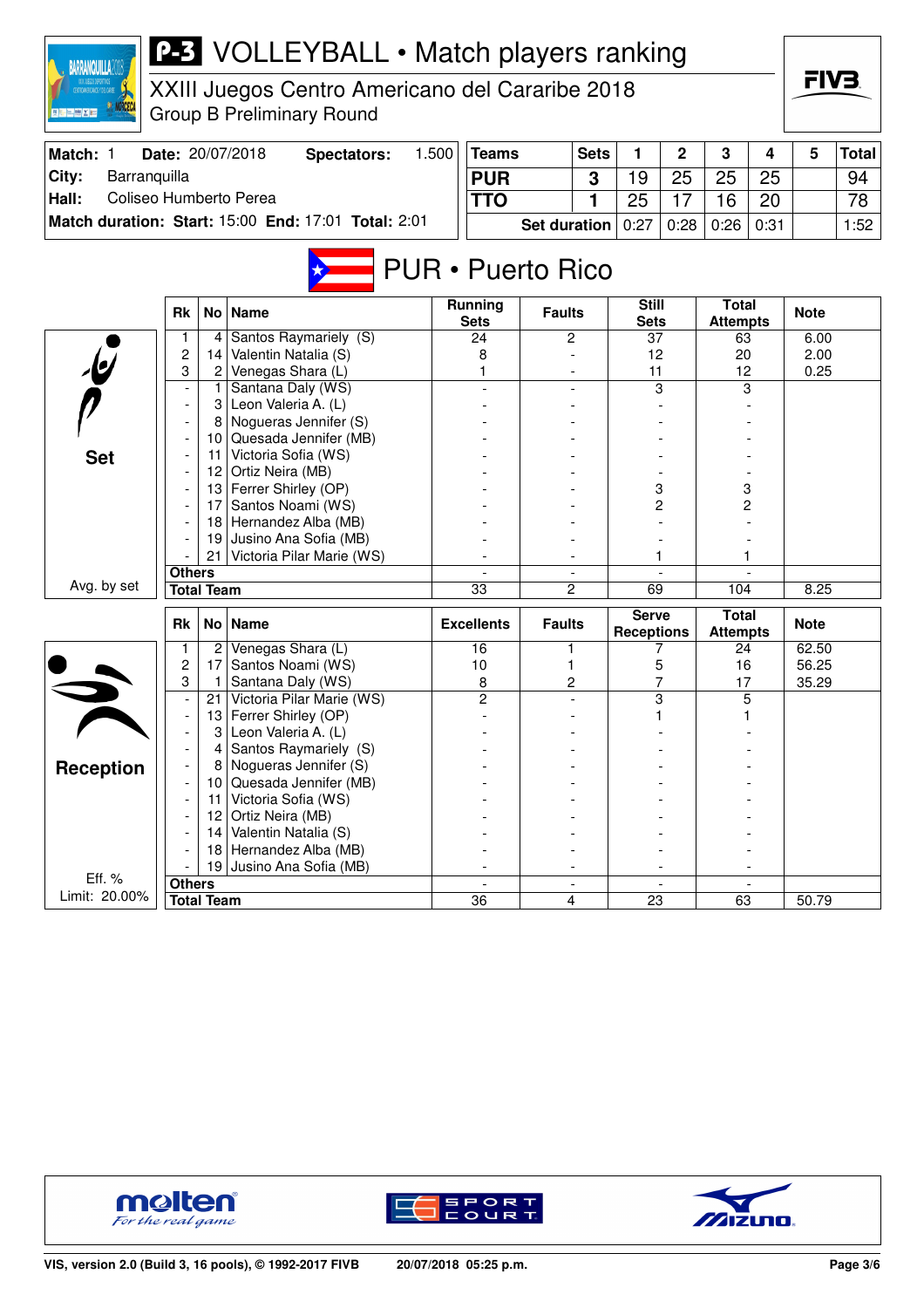

XXIII Juegos Centro Americano del Cararibe 2018 Group B Preliminary Round

| FIV | = |
|-----|---|
|     |   |

| Match: | <b>Date: 20/07/2018</b>                             | Spectators: | .500 | Teams        | <b>Sets</b> |      | ∩    | ◠<br>ື |      | Total |
|--------|-----------------------------------------------------|-------------|------|--------------|-------------|------|------|--------|------|-------|
| City:  | Barranguilla                                        |             |      | <b>PUR</b>   | ≏           | 19   | 25   | 25     | 25   | 94    |
| Hall:  | Coliseo Humberto Perea                              |             |      | <b>TTO</b>   |             | 25   |      | 16     | 20   | 78    |
|        | Match duration: Start: 15:00 End: 17:01 Total: 2:01 |             |      | Set duration | 10:27       | 0:28 | 0:26 | 0:31   | 1:52 |       |

### TTO • Trinidad & Tobago

|               | <b>Rk</b>                          |                | No   Name                | <b>Spikes</b>                 | <b>Faults</b>            | <b>Shots</b>            | <b>Total</b><br><b>Attempts</b> | <b>Note</b> |
|---------------|------------------------------------|----------------|--------------------------|-------------------------------|--------------------------|-------------------------|---------------------------------|-------------|
|               | 1                                  | 3              | Thompson Channon (WS)    | $\overline{13}$               | 4                        | 14                      | 31                              | 41.94       |
|               | $\overline{c}$                     | 16             | Esdelle Krystle (OP)     | 10                            | 9                        | 16                      | 35                              | 28.57       |
|               | 3                                  | 8              | Ramdin Darlene (WS)      | 5                             | $\overline{7}$           | 12                      | 24                              | 20.83       |
|               | $\overline{\phantom{a}}$           | 6              | Jack Sinead (MB)         | 9                             | $\overline{3}$           | 4                       | 16                              |             |
|               | $\overline{\phantom{a}}$           | 2              | Ross Jalicia (MB)        |                               |                          | $\overline{4}$          | 5                               |             |
|               |                                    | 12             | Forde Renele (S)         |                               |                          | $\overline{c}$          | 3                               |             |
|               |                                    | 4              | Billingy Kelly-Anne (S)  |                               |                          |                         | $\overline{2}$                  |             |
| <b>Spike</b>  |                                    | 10             | Thomas Taija (OP)        |                               |                          |                         |                                 |             |
|               |                                    | 7              | Fletcher Kiune (OP)      |                               |                          |                         |                                 |             |
|               | $\overline{\phantom{a}}$           | 11             | Olton Afesha (L)         |                               |                          |                         |                                 |             |
|               |                                    | 13             | Mc Gillvery Mikela (OP)  |                               |                          |                         |                                 |             |
|               |                                    | 21             | Alexander Afiya (MB)     |                               |                          |                         |                                 |             |
|               |                                    |                |                          |                               |                          |                         |                                 |             |
|               |                                    |                |                          |                               |                          |                         |                                 |             |
| Succ. %       | <b>Others</b><br><b>Total Team</b> |                | $\overline{\phantom{a}}$ | $\overline{\phantom{a}}$      | $\overline{\phantom{a}}$ |                         |                                 |             |
| Limit: 15.00% |                                    |                |                          | 40                            | $\overline{23}$          | $\overline{54}$         | 117                             | 34.19       |
|               |                                    |                |                          |                               |                          |                         |                                 |             |
|               | <b>Rk</b>                          |                | No   Name                | Kill                          | <b>Faults</b>            | <b>Rebounds</b>         | <b>Total</b>                    | <b>Note</b> |
|               | 1                                  | 6              | Jack Sinead (MB)         | <b>Blocks</b><br>4            | 5                        | 10                      | <b>Attempts</b><br>19           | 1.00        |
|               | $\overline{c}$                     | 3              | Thompson Channon (WS)    | $\overline{c}$                |                          |                         | 3                               | 0.50        |
|               | 3                                  | 8              | Ramdin Darlene (WS)      |                               |                          |                         | $\overline{c}$                  | 0.25        |
|               | 3                                  |                | 12 Forde Renele $(S)$    |                               | $\overline{\phantom{0}}$ | 6                       | 7                               | 0.25        |
|               | $\overline{\phantom{a}}$           | 7              | Fletcher Kiune (OP)      |                               |                          | $\overline{a}$          |                                 |             |
|               | $\overline{\phantom{a}}$           | 10             | Thomas Taija (OP)        |                               |                          |                         |                                 |             |
|               |                                    | 11             | Olton Afesha (L)         |                               |                          |                         |                                 |             |
|               |                                    | 13             | Mc Gillvery Mikela (OP)  |                               |                          |                         |                                 |             |
| <b>Block</b>  | $\overline{\phantom{a}}$           | 21             | Alexander Afiya (MB)     |                               |                          |                         |                                 |             |
|               |                                    | $\overline{2}$ | Ross Jalicia (MB)        |                               | 1                        | $\overline{\mathbf{c}}$ | 3                               |             |
|               |                                    | 16             | Esdelle Krystle (OP)     |                               | 2                        | 3                       | 5                               |             |
|               |                                    | $\overline{4}$ | Billingy Kelly-Anne (S)  |                               | $\overline{c}$           |                         | 3                               |             |
|               |                                    |                |                          |                               |                          |                         |                                 |             |
|               |                                    |                |                          |                               |                          |                         |                                 |             |
| Avg. by set   | <b>Others</b><br><b>Total Team</b> |                |                          | $\overline{\phantom{a}}$<br>8 | $\blacksquare$<br>10     | 24                      | 42                              | 2.00        |





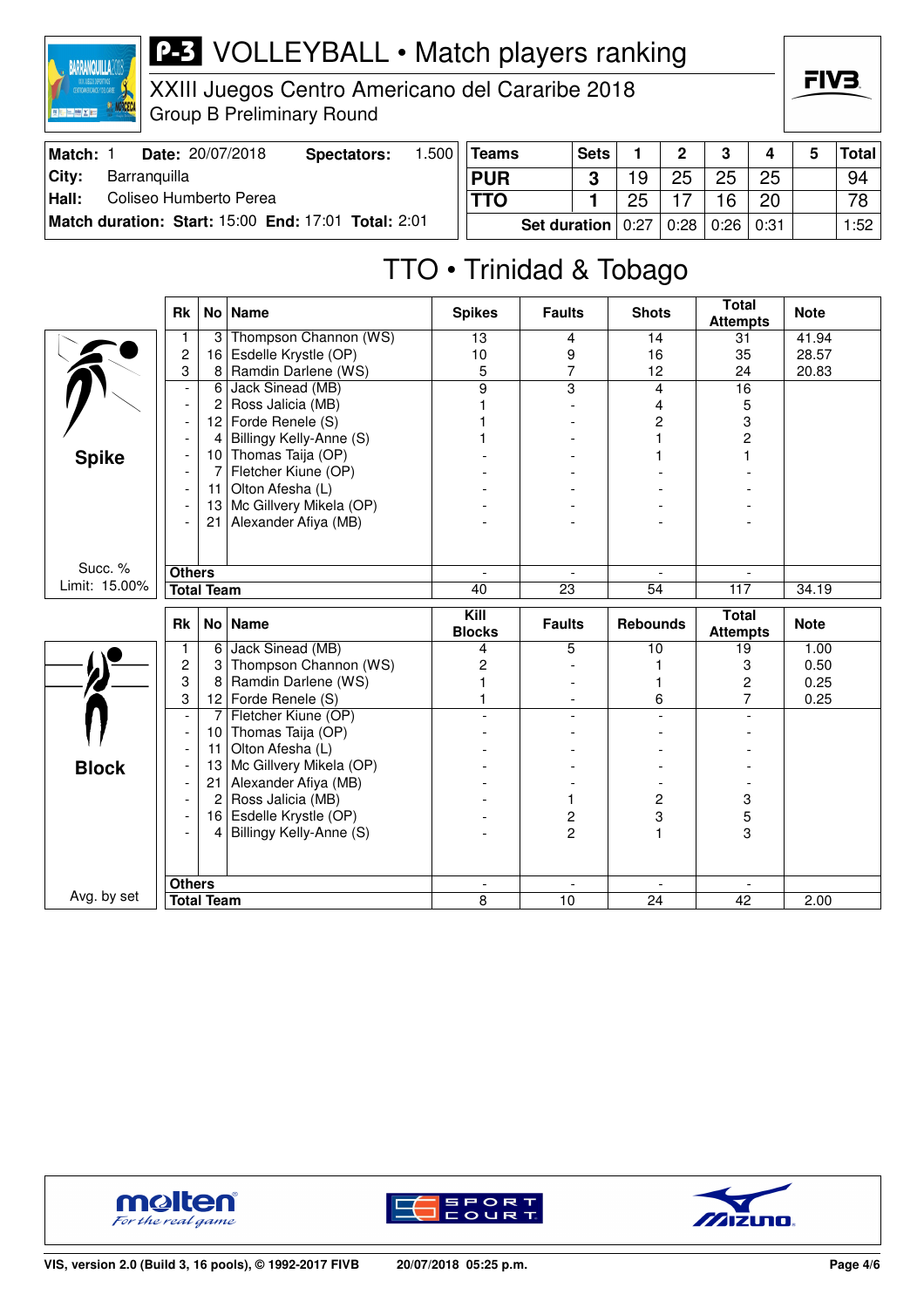

XXIII Juegos Centro Americano del Cararibe 2018 Group B Preliminary Round



| Match:        | Date: 20/07/2018                                    | Spectators: | .500 <sub>1</sub> | Teams        | <b>Sets</b> |      | n    |      |      | Total |
|---------------|-----------------------------------------------------|-------------|-------------------|--------------|-------------|------|------|------|------|-------|
| City:         | Barranguilla                                        |             |                   | <b>PUR</b>   |             | 19   | 25   | 25   | 25   | 94    |
| $\vert$ Hall: | Coliseo Humberto Perea                              |             |                   |              | 25          |      | 6    | 20   | 78   |       |
|               | Match duration: Start: 15:00 End: 17:01 Total: 2:01 |             |                   | Set duration | 0:27        | 0:28 | 0:26 | 0:31 | 1:52 |       |

# TTO • Trinidad & Tobago

|              | Rk                            |                   | No   Name               | <b>Aces</b>              | <b>Faults</b>   | <b>Serve</b><br><b>Hits</b> | <b>Total</b><br><b>Attempts</b> | <b>Note</b> |
|--------------|-------------------------------|-------------------|-------------------------|--------------------------|-----------------|-----------------------------|---------------------------------|-------------|
|              | $\mathbf{1}$                  |                   | 16 Esdelle Krystle (OP) | 2                        | $\overline{2}$  | 14                          | 18                              | 0.50        |
|              | 1                             | 6                 | Jack Sinead (MB)        | $\overline{c}$           | 7               | 4                           | 13                              | 0.50        |
|              | $\overline{\phantom{a}}$      | 7                 | Fletcher Kiune (OP)     | $\overline{a}$           | $\overline{a}$  | $\overline{a}$              | $\mathbf{r}$                    |             |
|              | $\overline{\phantom{a}}$      | 10                | Thomas Taija (OP)       |                          |                 |                             |                                 |             |
|              | $\overline{\phantom{a}}$      | 11                | Olton Afesha (L)        |                          |                 |                             |                                 |             |
|              | $\overline{\phantom{a}}$      | 12                | Forde Renele (S)        |                          |                 | 13                          | 13                              |             |
|              |                               | 13                | Mc Gillvery Mikela (OP) |                          |                 |                             |                                 |             |
| <b>Serve</b> |                               | 21                | Alexander Afiya (MB)    |                          |                 |                             |                                 |             |
|              |                               | 8                 | Ramdin Darlene (WS)     |                          |                 | 10                          | 11                              |             |
|              | $\overline{\phantom{a}}$      | $\overline{c}$    | Ross Jalicia (MB)       |                          |                 | 6                           | 7                               |             |
|              |                               | $\vert$           | Billingy Kelly-Anne (S) |                          |                 | 5                           | 6                               |             |
|              | $\overline{\phantom{a}}$      | $\mathbf{3}$      | Thompson Channon (WS)   |                          | 3               | 9                           | 12                              |             |
|              |                               |                   |                         |                          |                 |                             |                                 |             |
|              | <b>Others</b>                 |                   |                         | $\overline{\phantom{a}}$ |                 |                             |                                 |             |
| Avg. by set  | <b>Total Team</b>             |                   | 4                       | 15                       | 61              | 80                          | 1.00                            |             |
|              |                               |                   |                         |                          |                 |                             |                                 |             |
| <b>Team</b>  | Opponent errors & Team faults |                   |                         | 26                       | 6               |                             | 32                              |             |
|              | Rk                            |                   | $No$ Name               | <b>Digs</b>              | <b>Faults</b>   | <b>Receptions</b>           | <b>Total</b>                    | <b>Note</b> |
|              |                               |                   |                         |                          |                 |                             | <b>Attempts</b>                 |             |
|              | 1                             | 3                 | Thompson Channon (WS)   | $\overline{9}$           | 6               | 6                           | 21                              | 2.25        |
|              | $\overline{c}$                | 11                | Olton Afesha (L)        | 6                        | 11              | 6                           | 23                              | 1.50        |
|              | 3                             | 16                | Esdelle Krystle (OP)    | 3                        | 3               | 7                           | 13                              | 0.75        |
|              | 4                             | 12                | Forde Renele (S)        | $\overline{c}$           | $\overline{c}$  | 10                          | 14                              | 0.50        |
|              | 5                             | 8                 | Ramdin Darlene (WS)     | 1                        | 3               | 6                           | 10                              | 0.25        |
|              | 5                             | $\vert$           | Billingy Kelly-Anne (S) | 1                        | 3               | 5                           | 9                               | 0.25        |
|              | $\overline{\phantom{a}}$      |                   | 6 Jack Sinead (MB)      |                          | $\overline{a}$  | 3                           | $\overline{\mathbf{3}}$         |             |
| <b>Dig</b>   | $\overline{\phantom{a}}$      | $\overline{7}$    | Fletcher Kiune (OP)     |                          |                 |                             |                                 |             |
|              | $\overline{\phantom{a}}$      |                   | 10 Thomas Taija (OP)    |                          |                 |                             |                                 |             |
|              | $\overline{\phantom{a}}$      | 13                | Mc Gillvery Mikela (OP) |                          |                 |                             |                                 |             |
|              |                               | 21                | Alexander Afiya (MB)    |                          |                 |                             |                                 |             |
|              | $\overline{a}$                | $\mathbf{2}$      | Ross Jalicia (MB)       |                          | 1               |                             | $\overline{2}$                  |             |
|              |                               |                   |                         |                          |                 |                             |                                 |             |
|              | <b>Others</b>                 |                   |                         |                          |                 |                             |                                 |             |
| Avg. by set  |                               | <b>Total Team</b> |                         | $\overline{22}$          | $\overline{29}$ | $\overline{44}$             | $\overline{95}$                 | 5.50        |